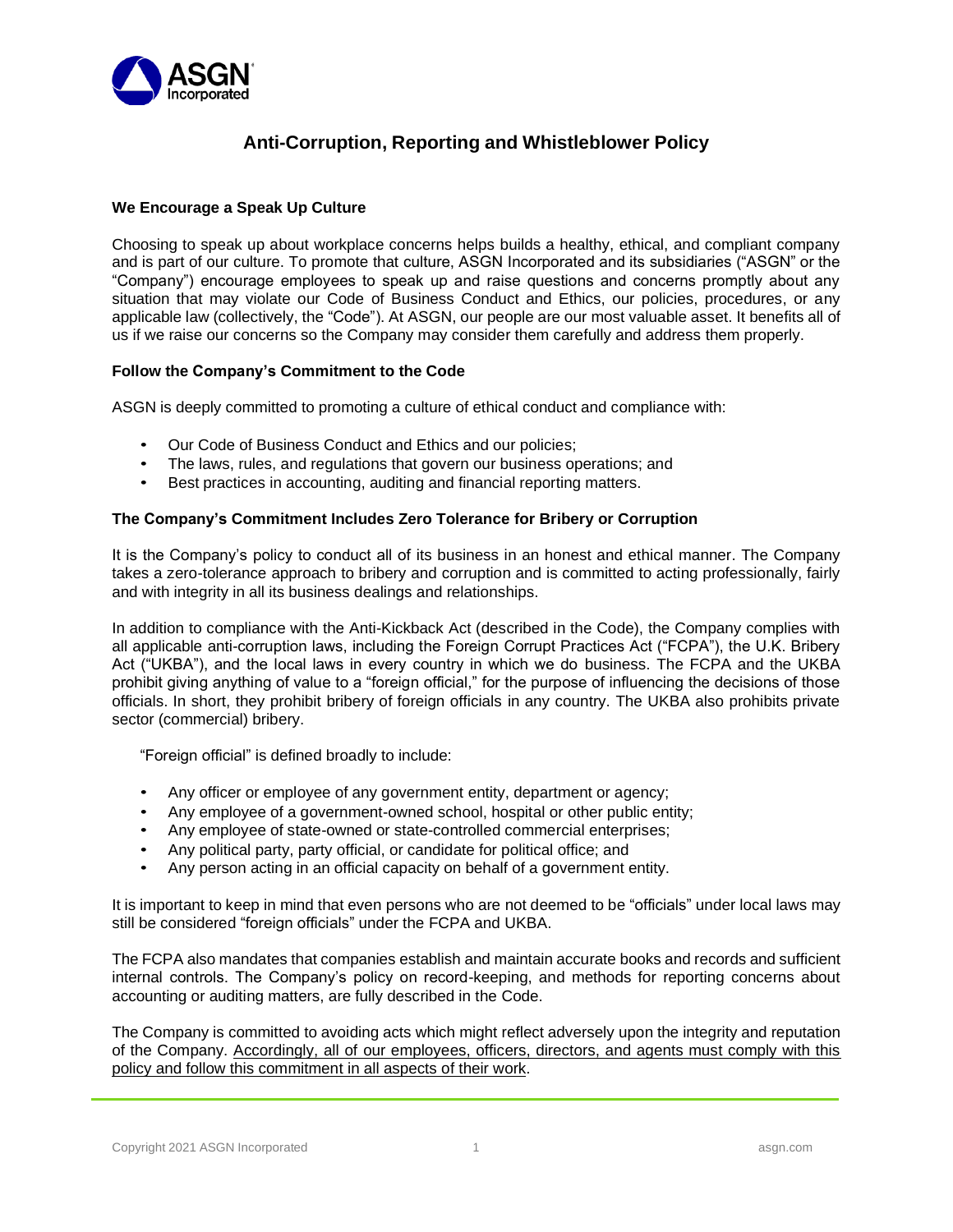It is the policy of ASGN Incorporated ("ASGN") to conduct all of its business in an honest and ethical manner. ASGN takes a zero-tolerance approach to bribery and corruption and is committed to acting professionally, fairly and with integrity in all its business dealings and relationships. It is the goal of ASGN to avoid acts which might reflect adversely upon the integrity and reputation of the Company. The purpose of ASGN's Anti-Corruption, Reporting and Whistleblower Policy (the "Policy") is to ensure that all Company employees understand the general requirements of international laws relating to anti-bribery and anticorruption, such as the U.S. Foreign Corrupt Practices Act ("FCPA") and the U.K. Bribery Act ("UKBA"). All employees of the Company, including officers and directors, must comply with this Policy.

## **Raise Good Faith Questions and Concerns about Conduct which may Violate our Code**

We promote an environment that fosters honest, good faith communications about matters of conduct related to our business activities, whether that conduct occurs within the Company or otherwise involves one of the Company's contractors, suppliers, consultants, or clients, or involves any other party with a business relationship with the Company. Consistent with our commitment to ethics, compliance, and the law, we welcome your good-faith questions and concerns about any conduct you believe may violate our Code, especially conduct that may be illegal, fraudulent, unethical, or retaliatory.

## **What Can Be Reported**

Examples of activity that should be immediately reported to the Company include, but are not limited to:

- Fraud;
- Bribery;
- Gratuity, gifts, favors, entertainment, loans, or anything of monetary value given to government employees;
- Association with outside companies in a manner that creates a conflict of interest in the performance of job functions;
- Violations of the FCPA or the UKBA;
- Failure to report a significant overpayment of any contract with the government or the presentation or creation of false claims for government payment;
- Any request for an improper payment (including facilitation payments);
- Any indication that a person might be making corrupt payments;
- Any information or knowledge of any hidden fund or asset;
- Any false or artificial entry in the Company's books and records;
- Any payment that circumvents the Company's internal financial processes; or
- Other violations of the Code.

#### **Procedure for Reporting**

Employees must report potential violations of our Code, our policies, or the laws and regulations under which we do business, or any concerns regarding the Company's accounting, internal accounting controls or auditing matters, using one of the methods below:

- Their supervisor or manager;
- Any member of the senior management team;
- Human Resources;
- Their Division General Counsel, Chief Legal Officer or Director of Compliance;
- Call one of the toll-free anonymous hotlines:
	- o English-speaking USA and Canada: 833-620-0070
	- o Spanish-speaking USA and Canada: 800-216-1288
	- o French-speaking Canada: 855-725-0002
	- o All other countries: 800-603-2869 (must dial country access code first);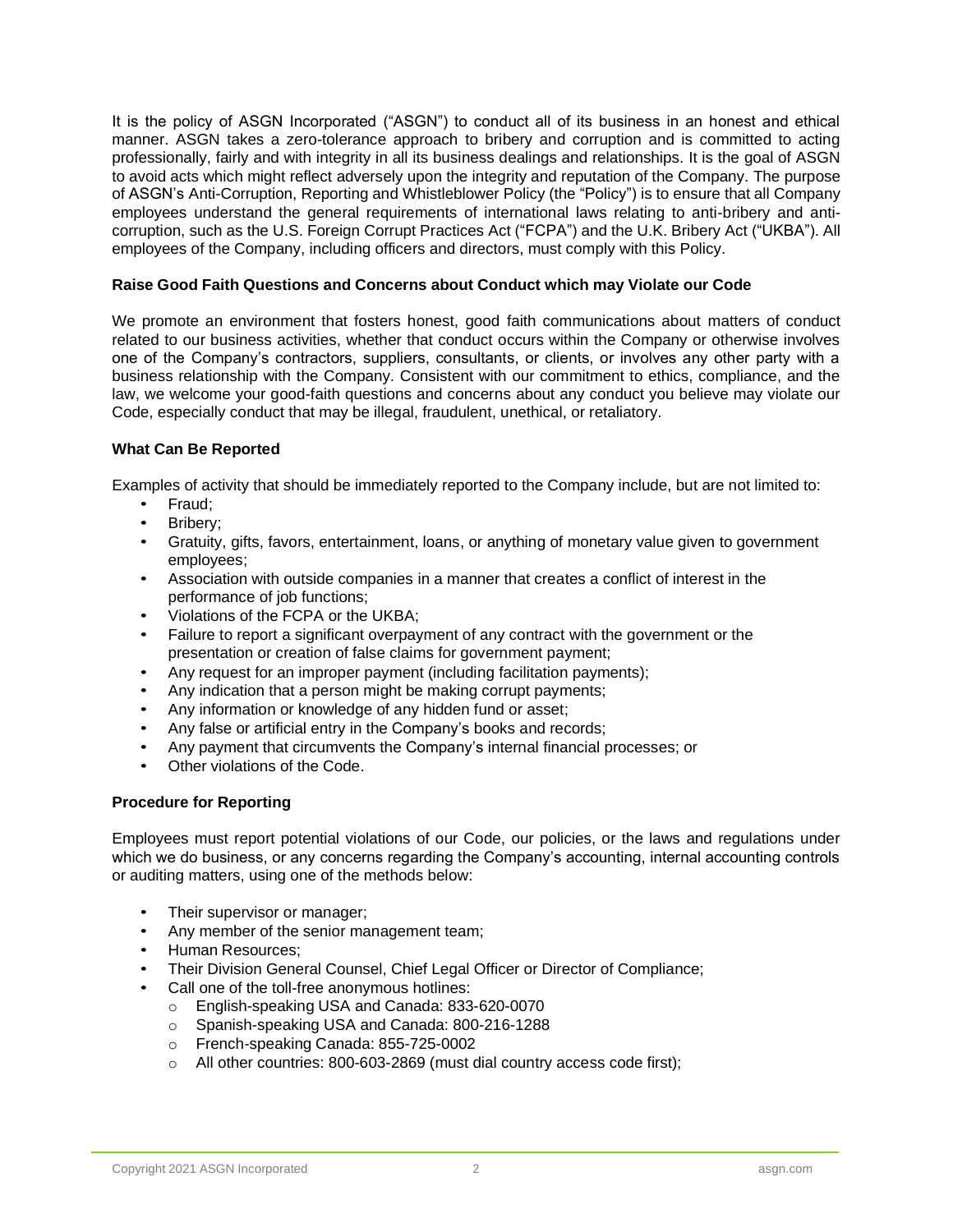- Send an email to [reports@lighthouse-services.com](mailto:reports@lighthouse-services.com) (must include company name with report);
- Provide a report anonymously at [www.lighthouse-services.com/asgn o](http://www.lighthouse-services.com/asgn)r go to a direct URL for a specific language;
- Fax a report to (215) 689-3885 (must include company name with report); or
- Write the Audit Committee of the Board of Directors:

Chairperson of the Audit Committee of the Board of Directors c/o ASGN Incorporated 4400 Cox Road, Suite 110 Glen Allen, Virginia 23060.

When raising concerns, we ask that employees provide as much detailed information as possible, including the background and history of the concern, names, dates and places where possible, and the reasons why the situation is cause for concern. This is especially important for concerns raised anonymously, so that the Company may conduct an appropriate review and if necessary, begin an investigation.

Please note as well that ASGN does not prohibit anyone from electing to report concerns to, file a charge or complaint with, make lawful disclosures to, provide documents or other information to, participate in an investigation or hearing conducted by or communicate with the Equal Employment Opportunity Commission ("EEOC"), National Labor Relations Board ("NLRB"), Securities and Exchange Commission ("SEC") or any other federal, state or local agency charged with the enforcement of any laws.

Additionally, in raising any questions or concerns you may have about potentially illegal conduct, pursuant to the 2016 Defend Trade Secrets Act ("DTSA"), no individual will be held criminally or civilly liable under Federal or State trade secret law for disclosure of a trade secret (as defined in the Economic Espionage Act) that is: (A) made in confidence to a Federal, State, or local government official, either directly or indirectly, or to an attorney, and made solely for the purpose of reporting or investigating a suspected violation of law; or, (B) made in a complaint or other document filed in a lawsuit or other proceeding, if such filing is made under seal so that it is not made public. And, an individual who pursues a lawsuit for retaliation by an employer for reporting a suspected violation of the law may disclose the trade secret to the attorney of the individual and use the trade secret information in the court or arbitration proceeding, if the individual files any document containing the trade secret under seal, and does not disclose the trade secret, except as permitted by court order or arbitration award.

## **The Company Does Not Tolerate Retaliation**

Coming forward with questions or concerns may sometimes feel like a difficult decision, but we are committed to fostering an environment that does not deter individuals from speaking up when they observe conduct that may violate the Code. For that reason, the Company will not tolerate retaliation of any kind because an employee in good faith raises a question or concern about a violation or suspected violation of our Code, our policies, or the laws and regulations under which we do business, or because the employee participates in or cooperates with an investigation of such concerns.

Retaliation is any conduct that would reasonably dissuade an employee from raising, reporting or communicating about good faith concerns through our internal reporting channels or with any governmental authority, or from participating in or cooperating with an investigation or legal proceeding raising such concerns. Retaliation may occur through conduct or written communication and may take many forms, including actual or implied threats, verbal or nonverbal behaviors, changes to the terms or conditions of employment, coercion, intimidation, or deliberate exclusionary behaviors.

The following are examples of potential retaliation the Company prohibits:

- Adverse employment action affecting an employee's salary or compensation;
- Demotion, suspension, or termination of employment;